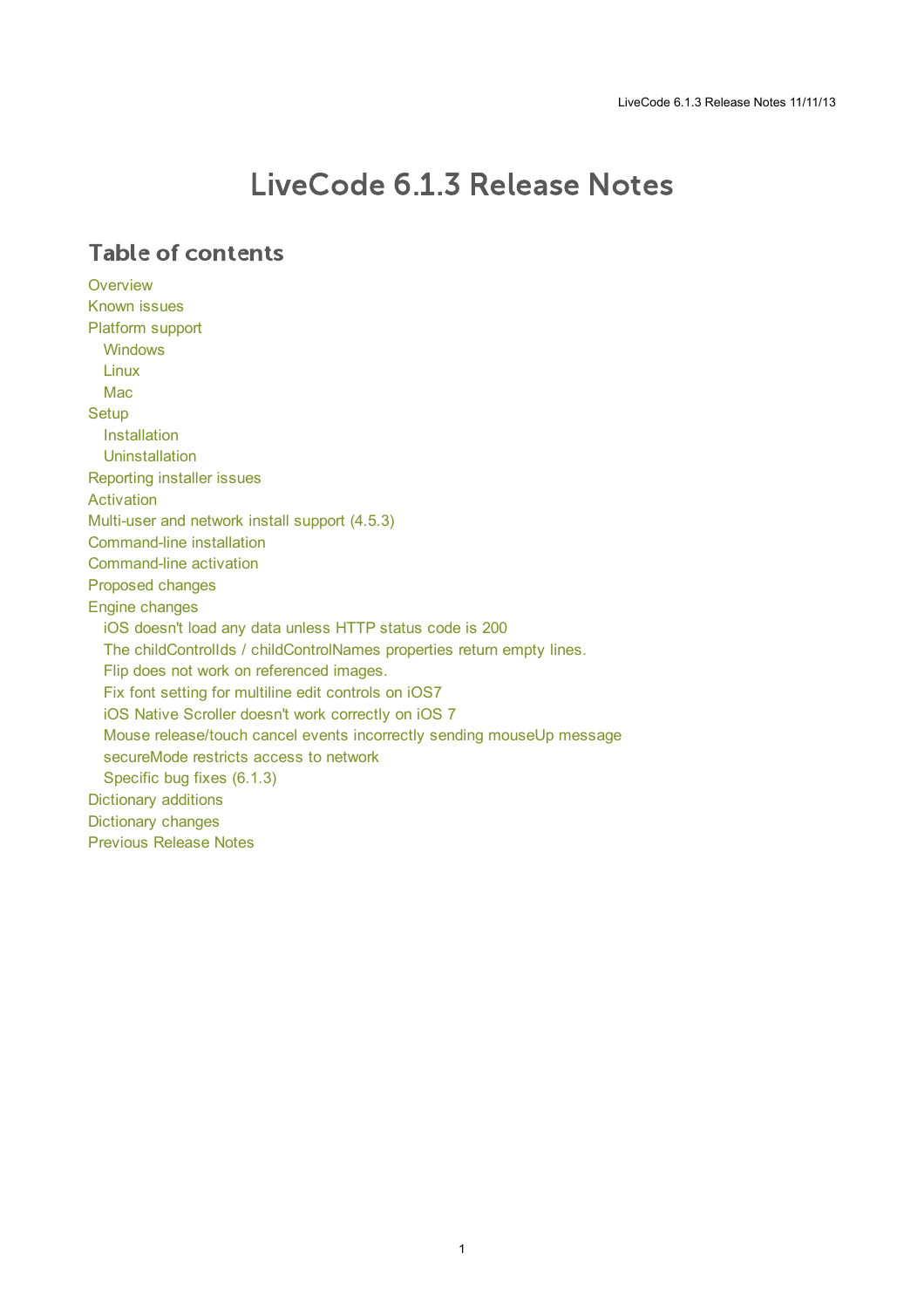## <span id="page-1-0"></span>**Overview**

This document describes all the changes that have been made for LiveCode 6.1.3, including bug fixes and new syntax.

## <span id="page-1-1"></span>**Known issues**

The installer will currently fail if you run it from a network share on Windows. Please copy the installer to a local disk before launching on this platform.

## <span id="page-1-2"></span>**Platform support**

The engine supports a variety of operating systems and versions. This section describes the platforms that we ensure the engine runs on without issue (although in some cases with reduced functionality).

### <span id="page-1-3"></span>Windows

The engine supports the following Windows OSes:

- Windows 2000 SP4
- Windows XP SP2 and above
- Windows Server 2003
- Windows Vista SP1 and above (both 32-bit and 64-bit)
- Windows 7 (both 32-bit and 64-bit)
- Windows Server 2008

*Note: On 64-bit platforms the engine still runs as a 32-bit application through the WoW layer.*

### <span id="page-1-4"></span>Linux

The linux engine requires the following:

- 32-bit installation, or a 64-bit linux distribution that has a 32-bit compatibility layer
- 2.4.x or later kernel
- X11R5 capable Xserver running locally on a 24-bit display
- glibc 2.3.2 or later
- gtk/gdk/glib (optional required for native theme support)
- pango/xft (optional required for pdf printing, anti-aliased text and unicode font support)
- lcms (optional required for color profile support in JPEGs and PNGs)
- gksu (optional required for elevate process support)

Note: The optional requirements (except for gksu and Icms) are also required by Firefox and Chrome, so if *your linux distribution runs one of those, it will run the engine.*

Note: If the optional requirements are not present then the engine will still run but the specified features will *be disabled.*

*Note: LiveCode and standalones it builds may work on remote Xservers and in other bit-depths, however this mode of operation is not currently supported.*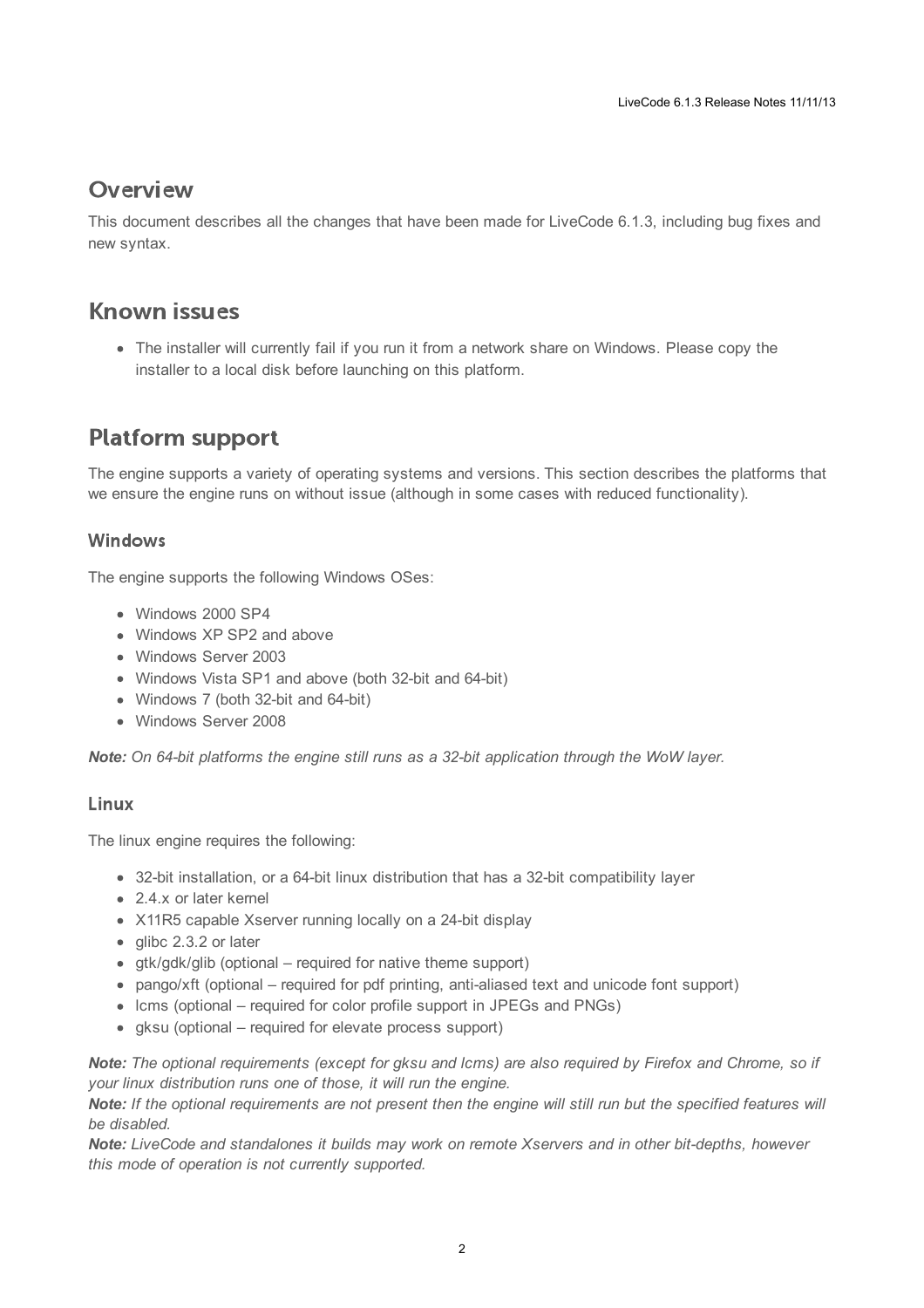### <span id="page-2-0"></span>Mac

The Mac engine supports:

- 10.4.11 (Tiger) on Intel and PowerPC
- 10.5.8 and later (Leopard) on Intel and PowerPC
- 10.6.x (Snow Leopard) on Intel
- 10.7.x (Lion) on Intel
- 10.8.x (Mountain Lion) on Intel

*Note: The engine runs as a 32-bit application regardless of the capabilities of the underlying processor.*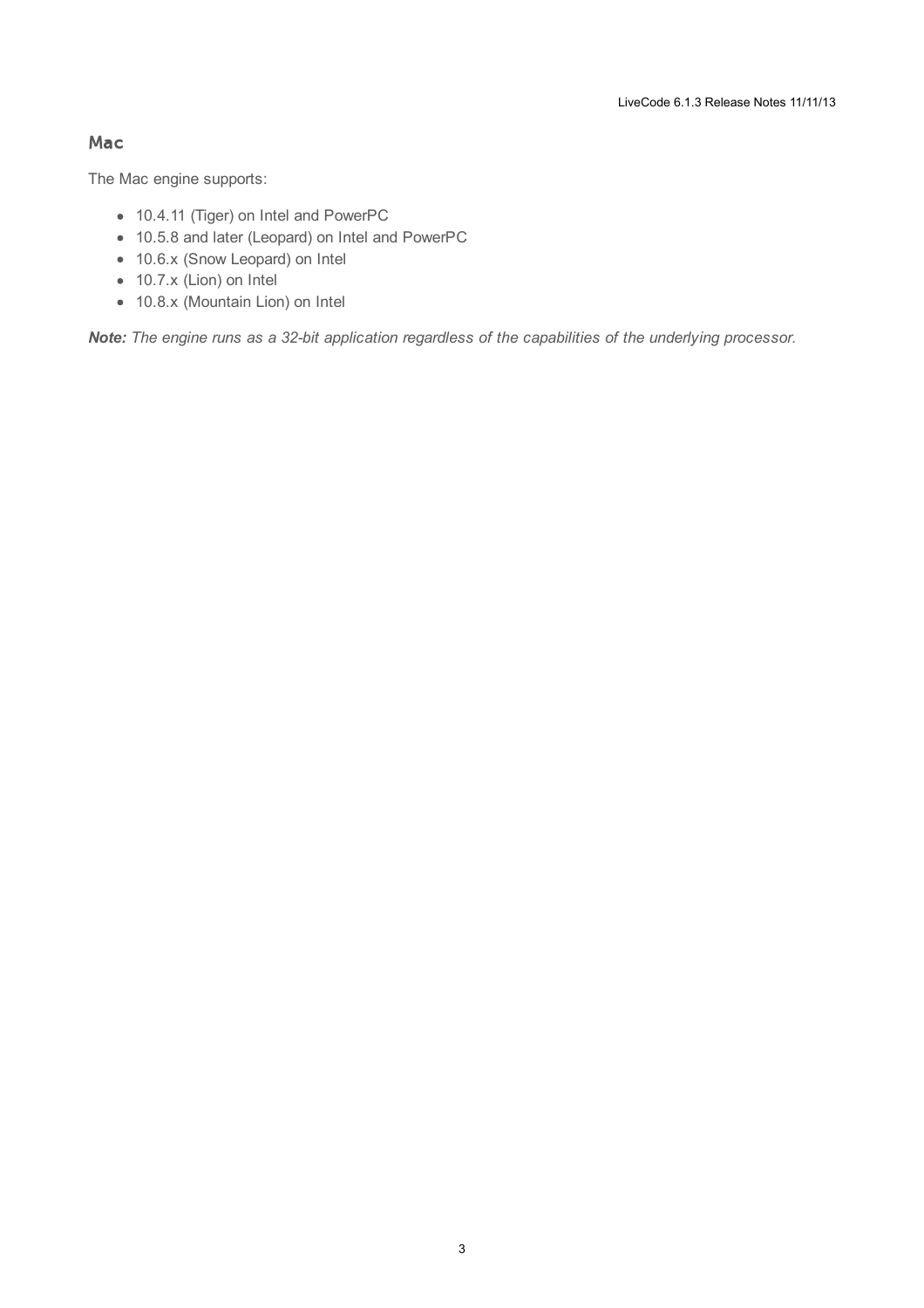## <span id="page-3-0"></span>**Setup**

#### <span id="page-3-1"></span>**Installation**

Each distinct version has its own complete folder – multiple versions will no longer install side-by-side: on Windows (and Linux), each distinct version will gain its own start menu (application menu) entry; on Mac, each distinct version will have its own app bundle.

The default location for the install on the different platforms when installing for 'all users' are:

- Windows: <x86 program files folder>/RunRev/ LiveCode 6.1.3
- Linux: /opt/runrev/livecode-6.1.3
- Mac: /Applications/ LiveCode 6.1.3.app

The default location for the install on the different platforms when installing for 'this user' are:

- Windows: <user roaming app data folder>/RunRev/Components/LiveCode 6.1.3
- Linux: ~/.runrev/components/livecode-6.1.3
- Mac: ~/Applications/ LiveCode 6.1.3.app

*Note: If your linux distribution does not have the necessary support for authentication (gksu) then the* installer will run without admin privileges so you will have to manually run it from an admin account to install *into a privileged location.*

#### <span id="page-3-2"></span>**Uninstallation**

On Windows, the installer hooks into the standard Windows uninstall mechanism. This is accessible from the appropriate pane in the control panel.

On Mac, simply drag the app bundle to the Trash. On Linux, the situation is currently less than ideal:

- open a terminal
- *cd* to the folder containing your rev install, e.g.

```
cd /opt/runrev/livecode-6.1.3
```
execute the *.setup.x86* file. i.e.

```
./.setup.x86
```
• follow the on-screen instructions.

## <span id="page-3-3"></span>**Reporting installer issues**

If you find that the installer fails to work for you then please file a bug report in the RQCC or email support@runrev.com so we can look into the problem.

In the case of failed install it is vitally important that you include the following information:

- Your platform and operating system version
- The location of your home/user folder
- The type of user account you are using (quest, restricted, admin etc.)
- The installer log file located as follows:
- **Windows 2000/XP:** <documents and settings folder>/<user>/Local Settings/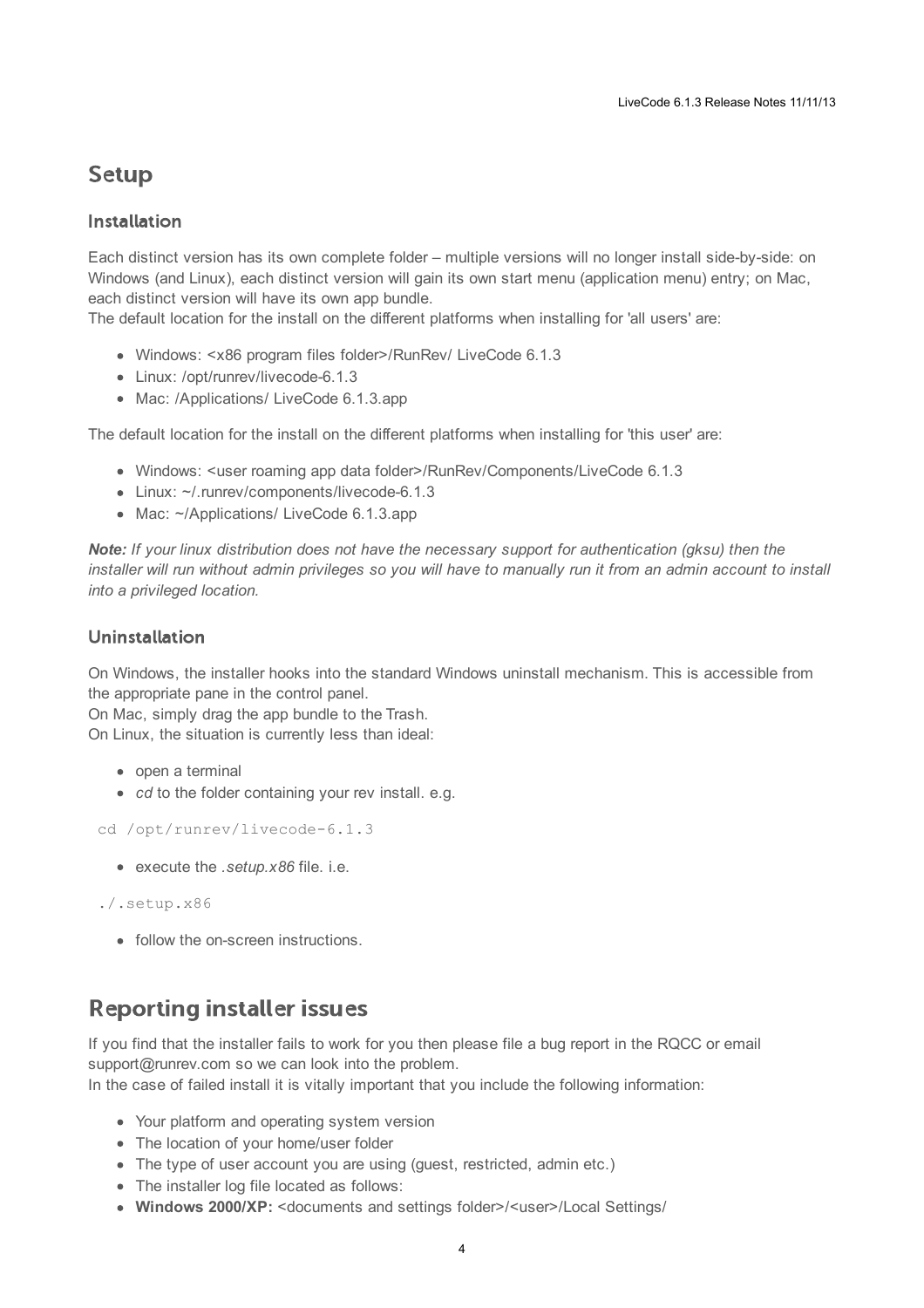- **Windows Vista/7:** <users folder>/<user>/AppData/Local/RunRev/Logs
- Linux: <home>/.runrev/logs
- Mac: <home>/Library/Application Support/Logs/RunRev

## <span id="page-4-0"></span>**Activation**

The licensing system ties your product licenses to a customer account system, meaning that you no longer have to worry about finding a license key after installing a new copy of LiveCode. Instead, you simply have to enter your email address and password that has been registered with our customer account system and your license key will be retrieved automatically.

Alternatively it is possible to activate the product via the use of a specially encrypted license file. These will be available for download from the customer center after logging into your account. This method will allow the product to be installed on machines that do not have access to the internet.

## <span id="page-4-1"></span>Multi-user and network install support (4.5.3)

In order to better support institutions needing to both deploy the IDE to many machines and to license them for all users on a given machine, a number of facilities have been added which are accessible by using the command-line.

*Note: These features are intended for use by IT administrators for the purposes of deploying LiveCode in multi-user situations. They are not supported for general use.*

## <span id="page-4-2"></span>**Command-line installation**

It is possible to invoke the installer from the command-line on both Mac and Windows. When invoked in this fashion, no GUI will be displayed, configuration being supplied by arguments passed to the installer. On both platforms, the command is of the following form:

<exe> install noui *options*

Here *options* is optional and consists of one or more of the following:

| -allusers           | Install the IDE for all users. If not specified, the install will be done for the current<br>user only. |
|---------------------|---------------------------------------------------------------------------------------------------------|
| desktopshortcut     | Place a shortcut on the Desktop (Windows-only)                                                          |
| -startmenu          | Place shortcuts in the Start Menu (Windows-only)                                                        |
| -location           | The location to install into. If not specified, the location defaults to those                          |
| <i>location</i>     | described in the Layout section above.                                                                  |
| -log <i>logfile</i> | A file to place a log of all actions in. If not specified, no log is generated.                         |

Note that the command-line variant of the installer does not do any authentication. Thus, if you wish to install to an admin-only location you will need to be running as administrator before executing the command. As the installer is actually a GUI application, it needs to be run slightly differently from other command-line programs.

In what follows <installerexe> should be replaced with the path of the installer executable or app (inside the DMG) that has been downloaded.

On Windows, you need to do:

start /wait <installerexe> install noui *options*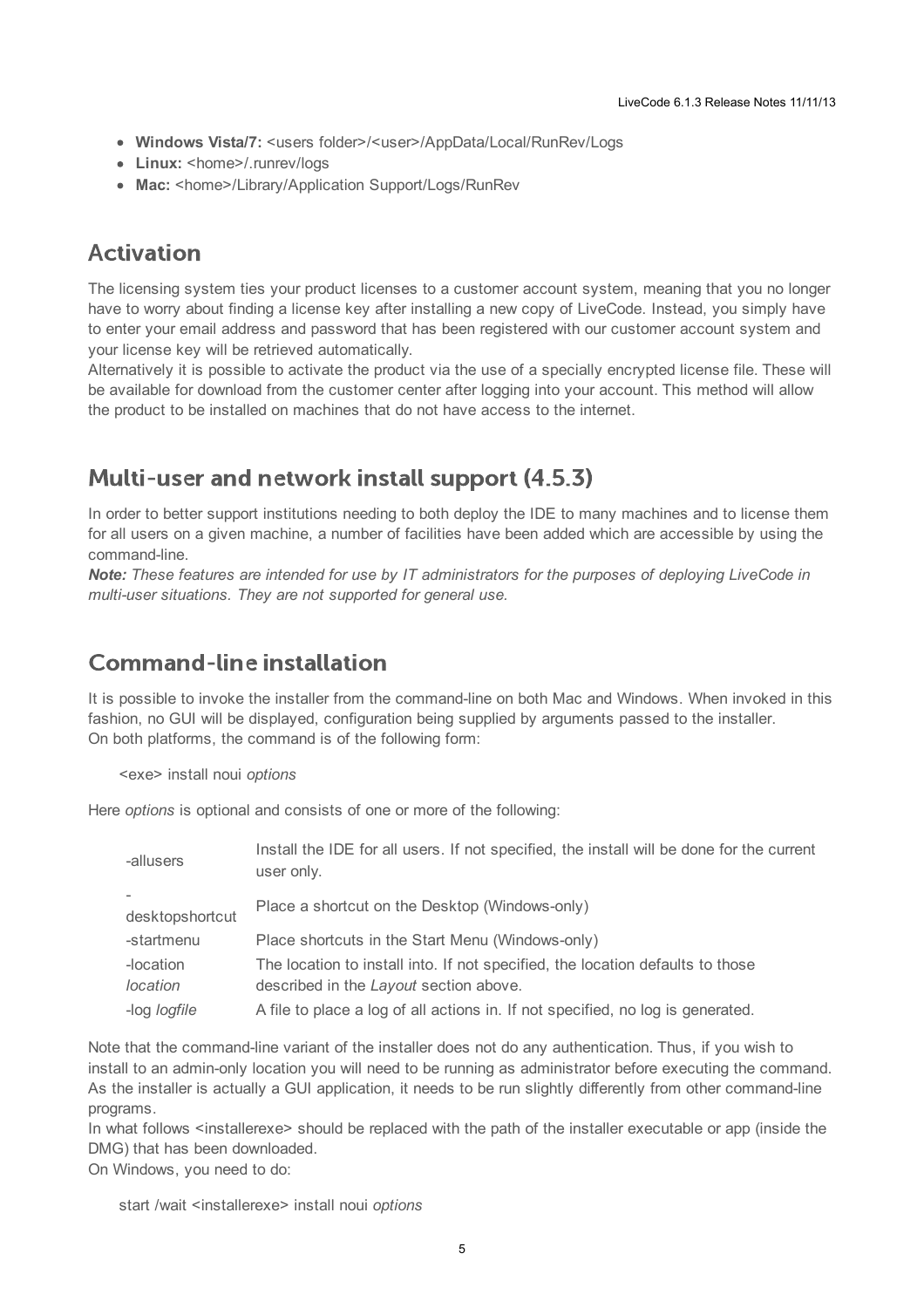On Mac, you need to do:

"<installerexe>/Contents/MacOS/installer" install noui *options*

On both platforms, the result of the installation will be written to the console.

### <span id="page-5-0"></span>**Command-line activation**

In a similar vein to installation, it is possible to activate an installation of LiveCode for all-users of that machine by using the command-line. When invoked in this fashion, no GUI will be displayed, activation being controlled by any arguments passed.

On both platforms, the command is of the form:

<exe> activate -file *license* -passphrase *phrase*

This command will load the manual activation file from *license*, decrypt it using the given *passphrase* and then install a license file for all users of the computer. Manual activation files can be downloaded from the 'My Products' section of the RunRev customer accounts area.

This action can be undone using the following command:

<exe> deactivate

Again, as the LiveCode executable is actually a GUI application it needs to be run slightly differently from other command-line programs.

In what follows <livecodeexe> should be replaced with the path to the installed LiveCode executable or app that has been previously installed.

On Windows, you need to do:

start /wait <livecodeexe> activate -file *license* -passphrase *phrase* start /wait <livecodeexe> deactivate

On Mac, you need to do:

"<livecodeexe>/Contents/MacOS/LiveCode" activate -file *license* -passphrase *phrase* "<livecodeexe>/Contents/MacOS/LiveCode" deactivate

On both platforms, the result of the activation will be written to the console.

### <span id="page-5-1"></span>**Proposed changes**

The following changes are likely to occur in the next or subsequent non-maintenance release:

• The engine (both IDE and standalone) **will require** gtk, gdk, glib, pango and xft on Linux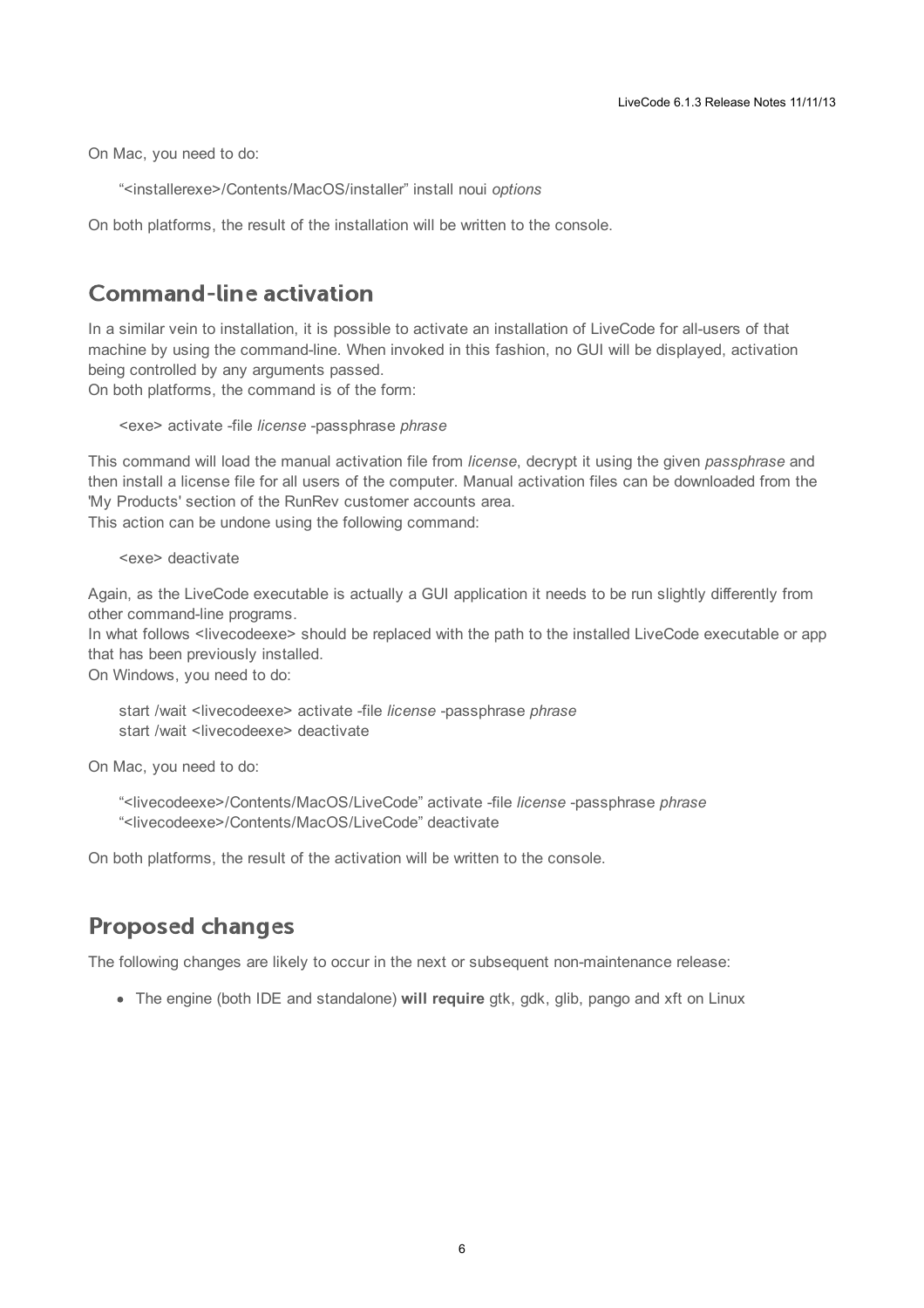## <span id="page-6-0"></span>**Engine changes**

### <span id="page-6-1"></span>iOS doesn't load any data unless HTTP status code is 200 (6.1.3)

The iOS engine will now continue and load any data returned from any status code in the 200's - even if empty. In particular, it will load data for status code 206 - which means a partial response due to range headers.

### <span id="page-6-2"></span>The childControllds / childControlNames properties return empty lines. (6.1.3)

If a group has a group with no controls as a child, the childControl

### <span id="page-6-3"></span>Flip does not work on referenced images. (6.1.3)

The flip command will now work on referenced images.

Note that at the moment this behavior is the same as pre-6.0 where doing 'flip' on a referenced image would work, but would not be persistent and not interact well with other operations. This behavior will be improved in a subsequent release when image transformation abilities are improved.

### <span id="page-6-4"></span>Fix font setting for multiline edit controls on iOS7 (6.1.3)

#### <span id="page-6-5"></span>iOS Native Scroller doesn't work correctly on iOS 7 (6.1.3)

Due to a bug in the UIScrollView in iOS 7 and above, the 'delayTouches' property of the native scroller object was not working correctly. A work-around for the OS bug has been put in place that should emulate its pre-iOS7 functionality.

### <span id="page-6-6"></span>Mouse release/touch cancel events incorrectly sending mouseUp message (6.1.3)

Previously, mouseUp was being sent when a touch action turned into a scroll (i.e a non-flick scroll). This was in addition to the normal mouseRelease message and only the latter should have been sent. The more responsive touches in iOS7 made this more apparent but it is present in all platforms where mouse release or touch cancel events are generated.

#### <span id="page-6-7"></span>secure Mode restricts access to network (6.1.3)

The securityPermissions and securityCategories properties have been reinstated in the main engine. This means that the exact set of restrictions in secureMode is now configurable. The secureMode property turns off access to all security categories, use the securityPermissions property for more fine-grained control. In particular, to run in secure mode with network access use 'set the securityPermissions to network'.

### <span id="page-6-8"></span>Specific bug fixes (6.1.3)

(bug fixes specific to the current build are highlighted in bold, reverted bug fixes are stricken through)

- **11399 iOS [doesn't](http://quality.runrev.com/show_bug.cgi?id=11399) load any data unless HTTP status code is 200**
- **11385 [Ampersands](http://quality.runrev.com/show_bug.cgi?id=11385) in any of the Mac standalone settings prevent standalones launching on Mavericks.**
- **11379 The childControlIds / [childControlNames](http://quality.runrev.com/show_bug.cgi?id=11379) properties return empty lines.**
- **11333 [Reference](http://quality.runrev.com/show_bug.cgi?id=11333) images with a filename set to a relative path don't work on Android**
- **11300 Flip does not work on [referenced](http://quality.runrev.com/show_bug.cgi?id=11300) images.**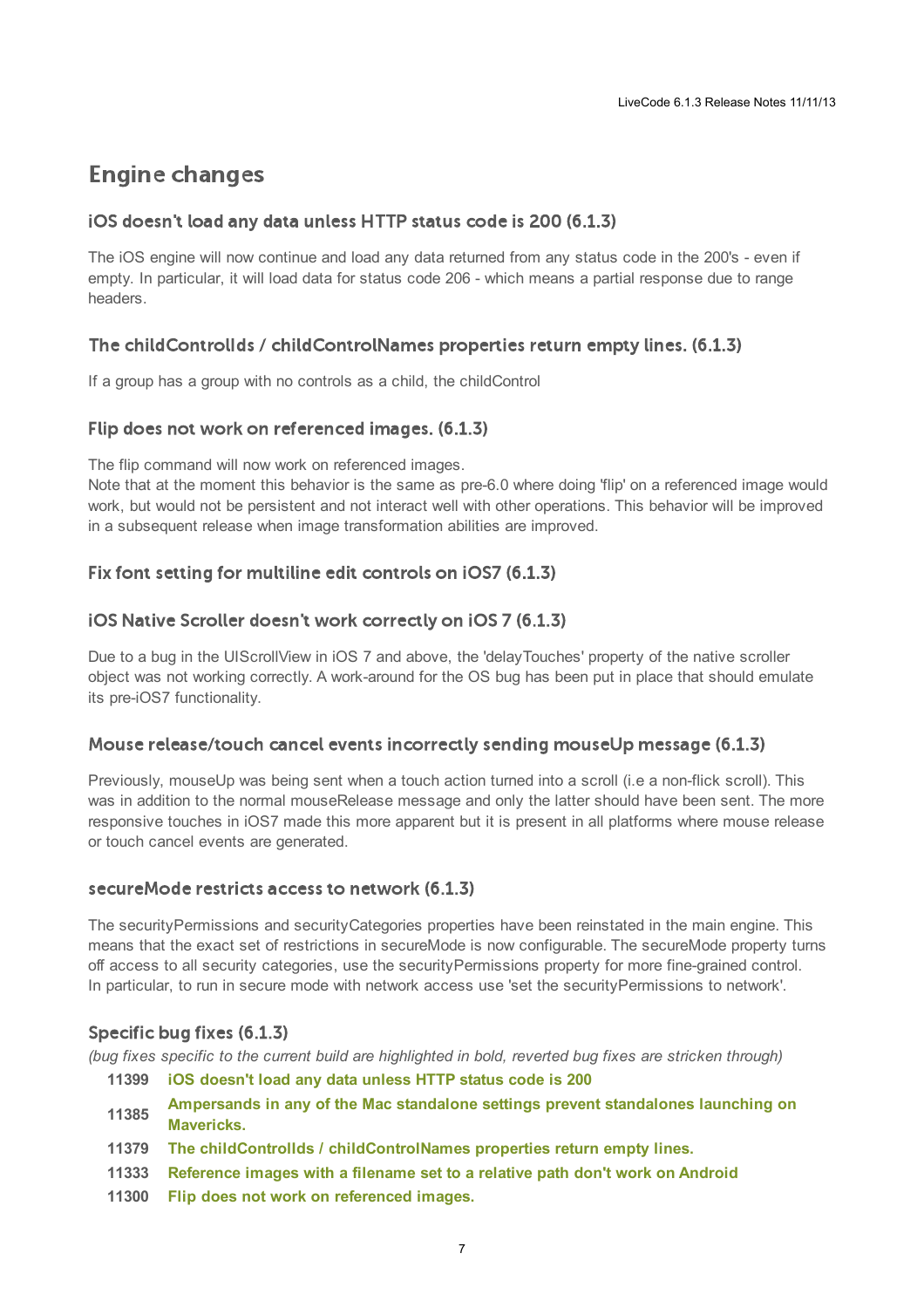- **11289 Some long URLs cause crash in [revBrowser](http://quality.runrev.com/show_bug.cgi?id=11289)**
- **11285 Fix font setting for [multiline](http://quality.runrev.com/show_bug.cgi?id=11285) edit controls on iOS7**
- **11274 Merge function should ignore square bracket if part of inner [expression](http://quality.runrev.com/show_bug.cgi?id=11274)**
- **11268 IDE [crashes](http://quality.runrev.com/show_bug.cgi?id=11268) on with a filter name but no actual filter**
- **11242 iOS Native Scroller doesn't work [correctly](http://quality.runrev.com/show_bug.cgi?id=11242) on iOS 7**
- **11208 Mouse [release/touch](http://quality.runrev.com/show_bug.cgi?id=11208) cancel events incorrectly sending mouseUp message**
- **11114 [secureMode](http://quality.runrev.com/show_bug.cgi?id=11114) restricts access to network**

## <span id="page-7-0"></span>**Dictionary additions**

- **iphoneDisableRemoteControl** (*command*) has been added to the dictionary.
- **iphoneEnableRemoteControl** (*command*) has been added to the dictionary.
- **iphoneSetRemoteControlDisplay** (*command*) has been added to the dictionary.
- **averageDeviation** (*function*) has been added to the dictionary.
- **geometricMean** (*function*) has been added to the dictionary.
- **harmonicMean** (*function*) has been added to the dictionary.
- **iphoneIdentifierForVendor** (*function*) has been added to the dictionary.
- **iphoneRemoteControlEnabled** (*function*) has been added to the dictionary.
- **populationStandardDeviation** (*function*) has been added to the dictionary.
- **populationVariance** (*function*) has been added to the dictionary.
- **uuid** (*function*) has been added to the dictionary.
- **variance** (*function*) has been added to the dictionary.
- **remoteControlReceived** (*function*) has been added to the dictionary.
- **childControlIDs** (*property*) has been added to the dictionary.
- **childControlNames** (*property*) has been added to the dictionary.
- **pageRanges** (*property*) has been added to the dictionary.
- **securityCategories** (*property*) has been added to the dictionary.
- **securityPermissions** (*property*) has been added to the dictionary.

## <span id="page-7-1"></span>**Dictionary changes**

- The entry for **combine** (*command*) has been updated.
- The entry for **do** (*command*) has been updated.
- The entry for **export snapshot** (*command*) has been updated.
- The entry for **import snapshot** (*command*) has been updated.
- The entry for **iphoneSetReachabilityTarget** (*command*) has been updated.
- The entry for **libURLDownloadToFile** (*command*) has been updated.
- The entry for **libURLSetSSLVerification** (*command*) has been updated.
- The entry for **mobileClearTouches** (*command*) has been updated.
- The entry for **mobileDisablePurchaseUpdates** (*command*) has been updated.
- The entry for **mobileEnablePurchaseUpdates** (*command*) has been updated.
- The entry for **mobilePurchaseConfirmDelivery** (*command*) has been updated.
- The entry for **mobilePurchaseCreate** (*command*) has been updated.
- The entry for **mobilePurchaseSendRequest** (*command*) has been updated.
- The entry for **mobilePurchaseSet** (*command*) has been updated.
- The entry for **mobilePurchaseVerify** (*command*) has been updated.
- The entry for **mobileRestorePurchases** (*command*) has been updated.
- The entry for **open process** (*command*) has been updated.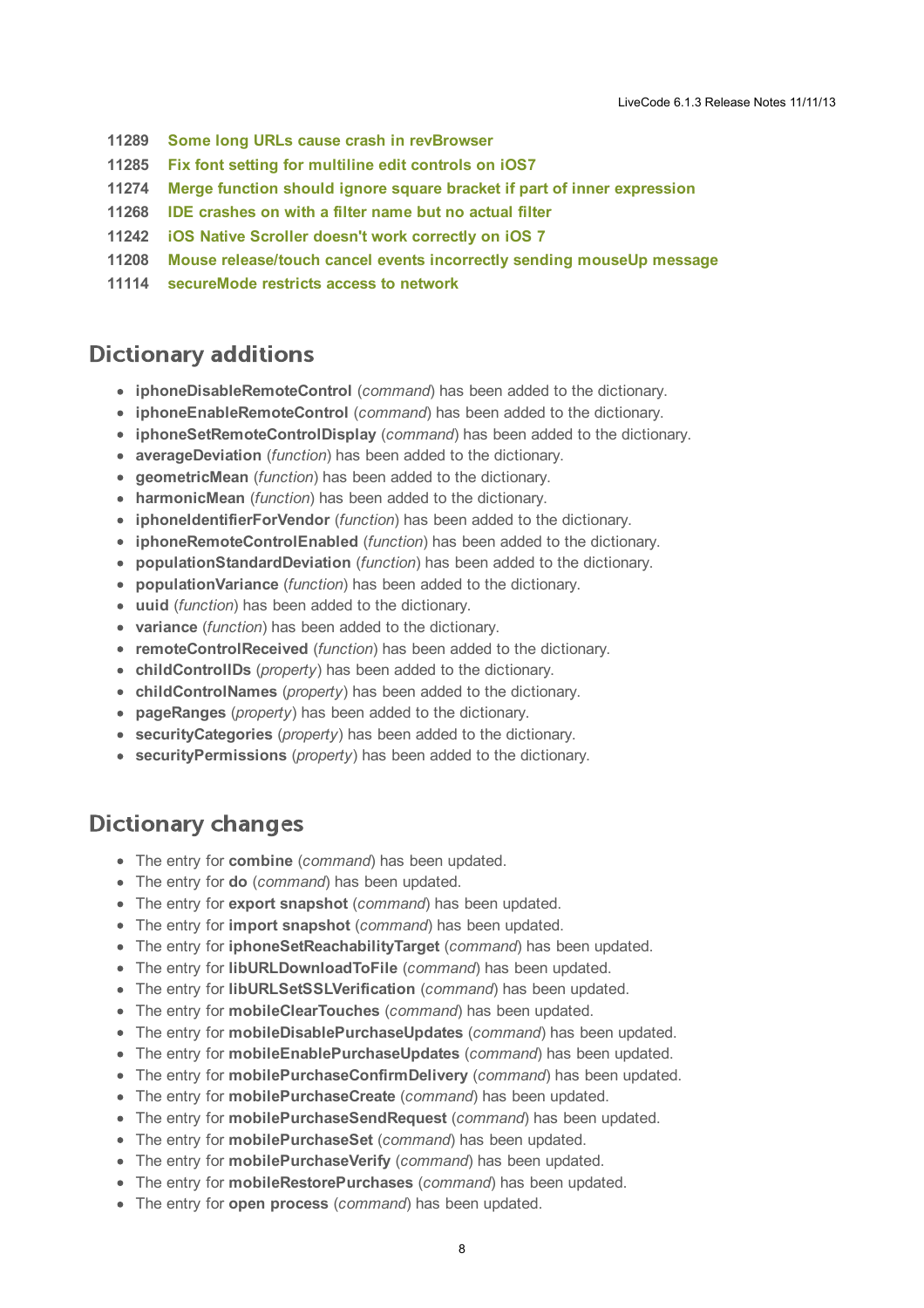- The entry for **revBrowserSet** (*command*) has been updated.
- The entry for **split** (*command*) has been updated.  $\bullet$
- The entry for **average** (*function*) has been updated.
- The entry for **controlAtLoc** (*function*) has been updated.
- The entry for **controlAtScreenLoc** (*function*) has been updated.
- The entry for **iphoneReachabilityTarget** (*command*) has been updated.  $\bullet$
- The entry for **iphoneSystemIdentifier** (*function*) has been updated.
- The entry for **listRegistry** (*function*) has been updated.
- The entry for **mobileControlGet** (*function*) has been updated.
- The entry for **revXMLChildNames** (*function*) has been updated.
- The entry for **revXMLFirstChild** (*function*) has been updated.
- The entry for **revXMLNextSibling** (*function*) has been updated.
- The entry for **revXMLPreviousSibling** (*function*) has been updated.
- The entry for **standardDeviation** (*function*) has been updated.
- The entry for **adExpandEnd** (*message*) has been updated.
- The entry for **adExpandStart** (*message*) has been updated.
- The entry for **adResizeEnd** (*message*) has been updated.
- The entry for **adResizeStart** (*message*) has been updated.
- The entry for **objectSelectionEnded** (*message*) has been updated.
- The entry for **objectSelectionStarted** (*message*) has been updated.
- The entry for **reachabilityChanged** (*message*) has been updated.
- The entry for **=** (*operator*) has been updated.
- The entry for **is a** (*operator*) has been updated.
- The entry for **is not a** (*operator*) has been updated.
- The entry for **HTMLText** (*property*) has been updated.
- The entry for **RTFText** (*property*) has been updated.
- The entry for **allowDatagramBroadcasts** (*property*) has been updated.
- The entry for **behavior** (*property*) has been updated.
- The entry for **cardIDs** (*property*) has been updated.
- The entry for **formattedText** (*property*) has been updated.
- The entry for **height** (*property*) has been updated.
- The entry for **icon** (*property*) has been updated.
- The entry for **invisible** (*property*) has been updated.
- The entry for **listIndex** (*property*) has been updated.
- The entry for **maxHeight** (*property*) has been updated.
- The entry for **maxWidth** (*property*) has been updated.
- The entry for **metadata** (*property*) has been updated.
- The entry for **minHeight** (*property*) has been updated.
- The entry for **minWidth** (*property*) has been updated.
- The entry for **padding** (*property*) has been updated.
- The entry for **properties** (*property*) has been updated.
- The entry for **rectangle** (*property*) has been updated.
- The entry for **recursionLimit** (*property*) has been updated.
- The entry for **secureMode** (*property*) has been updated.
- The entry for **sslcertificates** (*property*) has been updated.
- The entry for **stackLimit** (*property*) has been updated.
- The entry for **textStyle** (*property*) has been updated.
- The entry for **visible** (*property*) has been updated.
- The entry for **width** (*property*) has been updated.